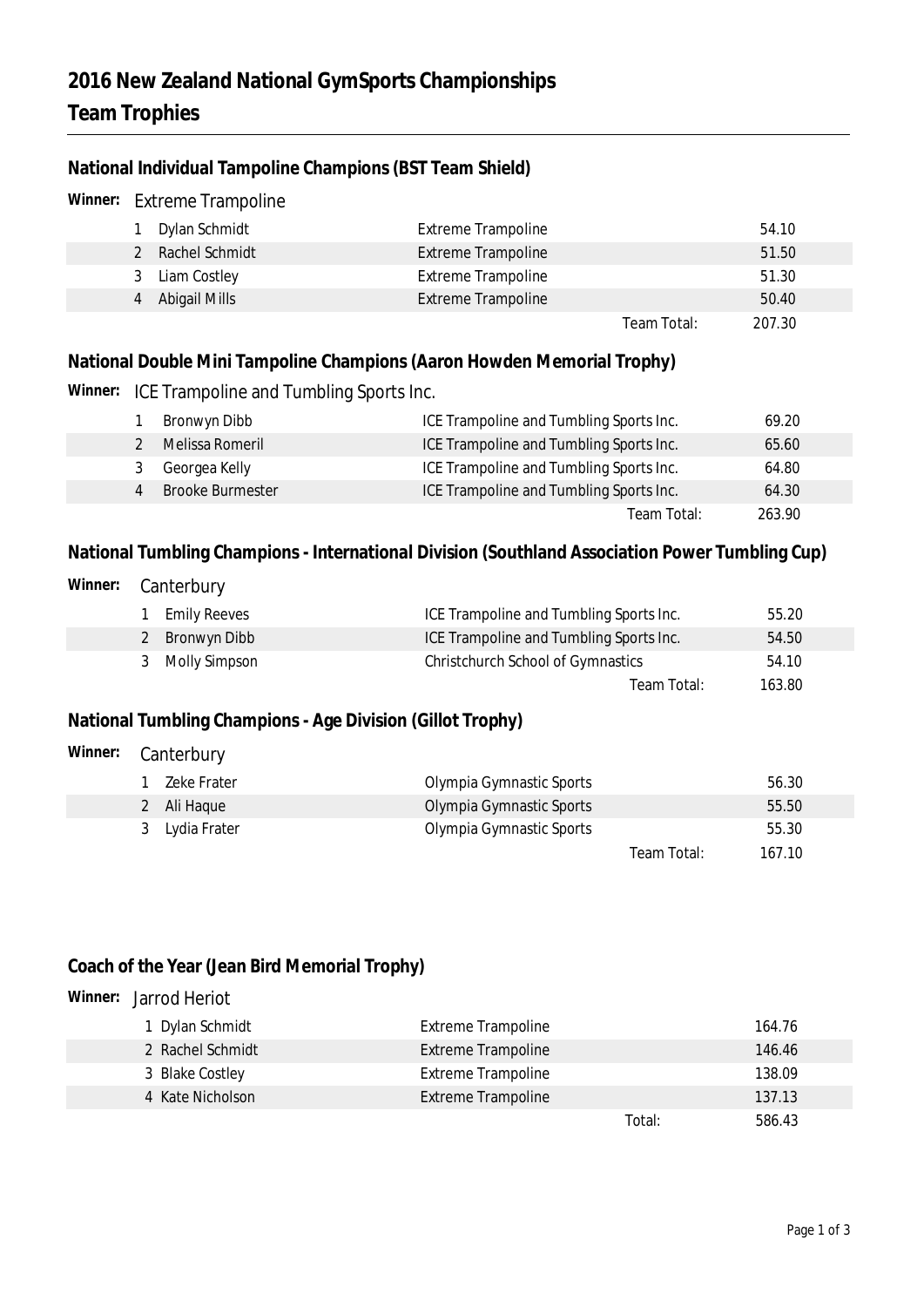| North Island |                               |                         |         | Total                  | 2,610.425 |
|--------------|-------------------------------|-------------------------|---------|------------------------|-----------|
|              | Individual Trampoline         |                         |         |                        |           |
|              | <b>International Division</b> |                         |         |                        |           |
|              | 1 Dylan Schmidt               | Auckland                | 168.065 |                        |           |
|              | 2 Rachel Schmidt              | Auckland                | 148.455 |                        |           |
|              | 3 Ethan Bai                   | Waikato                 | 144.975 |                        |           |
|              | 4 Kate Nicholson              | Auckland                | 139.430 |                        |           |
|              | 5 Blake Costley               | Auckland                | 138.085 |                        |           |
|              |                               |                         |         | 739.010                |           |
| Age Division |                               |                         |         |                        |           |
|              | 1 Thomas McGann               | Auckland                | 126.700 |                        |           |
|              | 2 Katie Robertson             | Auckland                | 124.180 |                        |           |
|              | 3 Breanna Low                 | Hawke's Bay/Poverty Bay | 123.965 |                        |           |
|              | 4 Regan Langford              | Auckland                | 122.475 |                        |           |
|              | 5 Bridie Ansell               | Waikato                 | 121.195 |                        |           |
|              |                               |                         |         | 618.515                |           |
|              |                               |                         |         | Individual Trampoline  | 1,357.525 |
|              | Double Mini Trampoline        |                         |         |                        |           |
|              | <b>International Division</b> |                         |         |                        |           |
|              | 1 Jordan Twigge               | Hawke's Bay/Poverty Bay | 136.300 |                        |           |
|              | 2 Kaiya Huta                  | Hawke's Bay/Poverty Bay | 130.500 |                        |           |
|              | 3 Nathan Monkton              | North Harbour           | 129.900 |                        |           |
|              | 4 Blake Costley               | Auckland                | 129.400 |                        |           |
|              | 5 Brodie Miller               | North Harbour           | 125.500 |                        |           |
|              |                               |                         |         | 651.600                |           |
| Age Division |                               |                         |         |                        |           |
|              | 1 Seth Williams               | Hawke's Bay/Poverty Bay | 121.200 |                        |           |
|              | 2 Liam Costley                | Auckland                | 120.700 |                        |           |
|              | 3 Paige Epiha                 | Waikato                 | 119.900 |                        |           |
|              | 4 Sienna French               | Auckland                | 119.800 |                        |           |
|              | 5 Thomas McGann               | Auckland                | 119.700 |                        |           |
|              |                               |                         |         | 601.300                |           |
|              |                               |                         |         | Double Mini Trampoline | 1,252.900 |
|              |                               |                         |         |                        |           |
| South Island |                               |                         |         | Total                  | 2,559.475 |
|              | Individual Trampoline         |                         |         |                        |           |
|              | <b>International Division</b> |                         |         |                        |           |
|              | 1 Madaline Davidson           | Canterbury              | 147.735 |                        |           |
|              | 2 Reegan Laidlaw              | Canterbury              | 143.175 |                        |           |
|              | 3 Bronwyn Dibb                | Canterbury              | 137.580 |                        |           |
|              | 4 Benjamin Sutherland         | Canterbury              | 135.345 |                        |           |
|              | 5 Megan Merrick               | Canterbury              | 134.700 |                        |           |
|              |                               |                         |         | 698.535                |           |

### **Teams for National Regional Champions Title (Cook Straight Trophy)**

Age Division